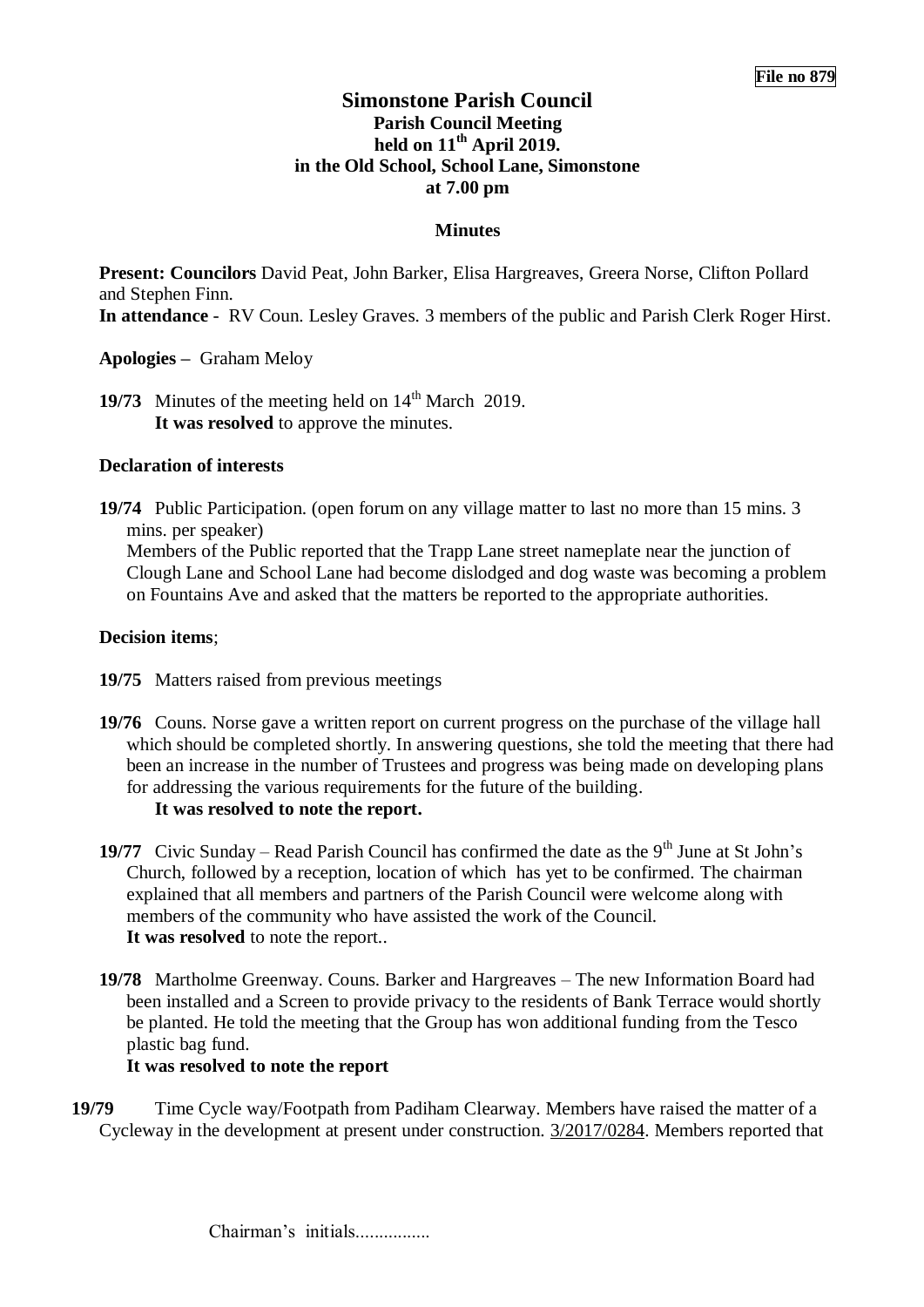the concerns where that the above was not the source of the confusion but that the former application that has been submitted has been made subject to a section 106 agreement. **It was resolved** that the Clerk write to the Planners both at County Hall and Ribble Valley to ensure that the Planning conditions are complied with.

**19/80** Matters raised by members –

- a) Carlton Ave signpost report number W389922
- b) Trapp Lane tree report number W394409
- c) Bank Terrace Mirror has been installed. **It was resolved** that the above be noted and that the mirror at Bank Terrace be adjusted to give an indication of traffic approaching from both directions.
- **19/81** Coun. Hodbod requested that the prizes for this year's Village Garden competition be set at £50 as in previous years.

**It was resolved** to agree to provide £50 for prizes..

**19/82** Entertainment and Arts –

- a) Spot on Autumn menu.
- b) Leeds Library Theatre offer. See attached

**It was resolved** that we request the show "Love letters from Blackpool" be shown on the Friday or Saturday evening 8th or 9th November in either St Peter's or RSVH if it is available.

- **19/83** Correspondence.
	- a) Fly the Red Ensign for Merchant Navy Day  $3<sup>rd</sup>$  September 201. Details at [www.merchantnavyday.uk.](http://www.merchantnavyday.uk/) Request to celebrate the contribution that has been made by the Merchant Navy during hostilities.

**It was resolved** that a Read Ensign be purchased to commemorate the event and to be flown during the event.

- **19/84** Governance matters to review the following ;
	- a) Website management agreement and management of the site. Councillor Finn offered to assist in managing the website once he has had the necessary training. **It was resolved** to approve the management agreement and accepted Coun. Finns offer.
	- b) List of members who have been elected to take office on the Parish Council at the Annual Parish Council meeting on  $9<sup>th</sup>$  May 2019. Please check details and confirm. **It was resolved** to approve the amended list.
- **19/85** Read Parish Council, Councilor Barker to report. There had been no meeting of the Parish Council

# **It was resolved to note the report.**

# **19/86** .RVBC

a) Heritage Open Days 2019. Are there any local organizations considering entering the event? **It was resolved** that members notify interested members of the community.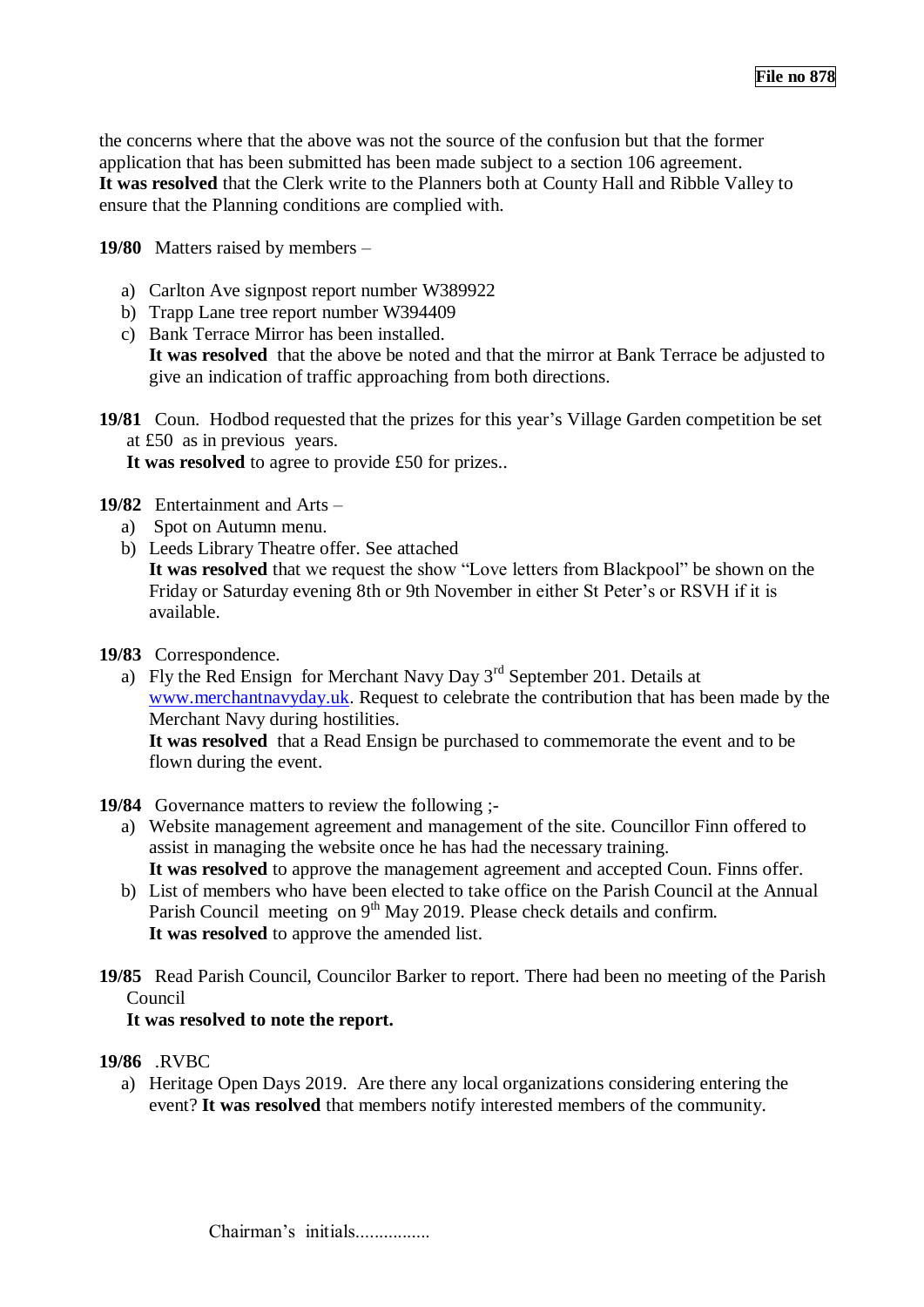### **19/87** Planning Applications

| Application number<br>3/2019/0272 | Officer: :                                                                                                                                                                                                                                                     | Grid Reference 377425 434410 |  |
|-----------------------------------|----------------------------------------------------------------------------------------------------------------------------------------------------------------------------------------------------------------------------------------------------------------|------------------------------|--|
| Address                           | Toll Bar Cottage Whalley Road Simonstone BB12 7HS                                                                                                                                                                                                              |                              |  |
| Proposal                          | Strip back stone roof on extension and replace existing membrane with<br>new breathable felt, re-batten and replace stone slates. Strip back existing<br>asphalt roof on extension and replace with GRP system. Replace all<br>existing lead-work as required. |                              |  |
| Parish Council                    | No objection                                                                                                                                                                                                                                                   |                              |  |

| Application number | Officer: Adrian Dowd 01200 414513                                       | Grid Reference 377424 434257 |  |
|--------------------|-------------------------------------------------------------------------|------------------------------|--|
| 3/2019/0236        | DATE VALID27/03/2019                                                    |                              |  |
| Development        | Wilkinsons Farmhouse Simonstone Lane Simonstone Burnley BB12            |                              |  |
| address            | 7NX                                                                     |                              |  |
|                    |                                                                         |                              |  |
| Proposal           | Application to remove detached wc/store and extend kitchen Applications |                              |  |
|                    | for full consent.                                                       |                              |  |
|                    |                                                                         |                              |  |
| Parish Council     | No objection                                                            |                              |  |
|                    |                                                                         |                              |  |

#### **19/88** Finance

a) Payment of Accounts.

| i) LALC                                    | Subscription              | £252.74 |  |  |
|--------------------------------------------|---------------------------|---------|--|--|
| ii) EON                                    | Electricity               | £19.02  |  |  |
| iii) RVBC                                  | Litter bin                | £416.21 |  |  |
| iv) ICO                                    | Annual fee                | £40.00  |  |  |
| v) Read Parish Council                     | Playground cont           | £325.00 |  |  |
| vi) St Peters Governors                    | <b>Hall Contribution</b>  | £190.00 |  |  |
| vii) G Hodbod                              | Garden Comp. Prize £50.00 |         |  |  |
| It was resolved to pay the above invoices. |                           |         |  |  |

**19/89** End of accounts for the year 2018/19.

**It was resolved** to present them at the next Parish Council Meeting.

**19/90** District Councillor's report. Councillor Graves had no report for this Meeting. However, the Chairman thanked Councillor Graves on her retirement from the Borough Council for the support she has given to the Parish Council over the past 4 years. **It was resolved** to thank Councillor Graves.

**19/91** The next Parish Council Meeting is on the  $9<sup>th</sup>$  May, 2019 at 7pm.